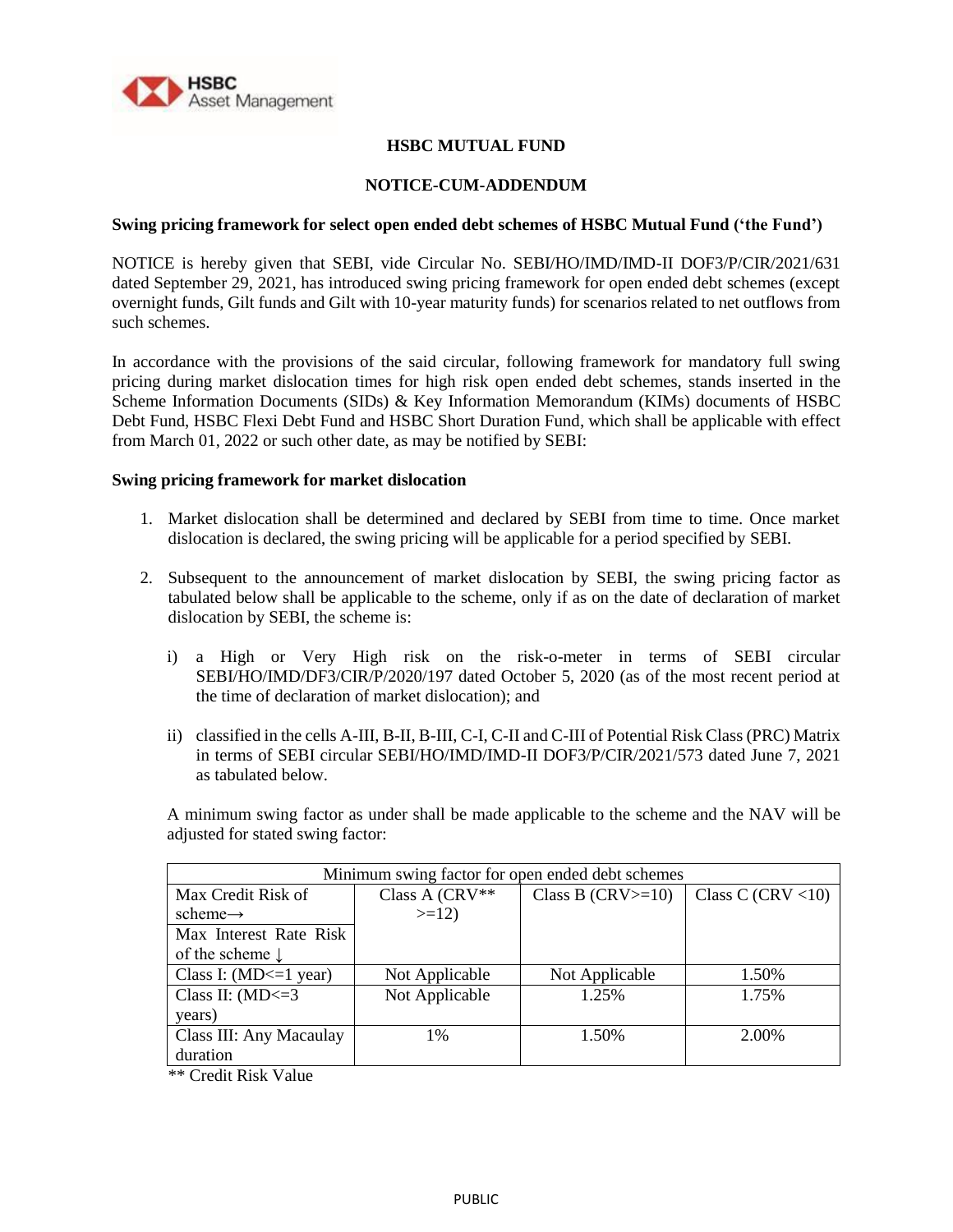

- 3. The swing pricing framework will be made applicable only if there is a net outflow from the scheme on any given day during the period specified by SEBI.
- 4. When swing pricing framework is triggered and swing factor is made applicable, the same shall be applicable to both the incoming and outgoing investors and NAV shall get adjusted for swing factor.
- 5. Swing pricing shall be made applicable to all unitholders at PAN level with an exemption for redemptions upto Rs. 2 lacs under the scheme.
- 6. The scheme performance shall be computed based on unswung NAV.
- 7. Disclosures pertaining to NAV adjusted for swing factor along with the performance impact shall be made in the prescribed format in the SID and in scheme wise Annual Reports and Abridged summary and the same may be disclosed on the website of the Fund prominently only if swing pricing framework has been made applicable for the scheme.

### **Notes:**

# **What is Swing Pricing?**

There are trading and associated transaction costs involved when there are significant inflows into or significant outflows from the scheme. Also, such large flows can have impact on the price at which securities are transacted by the scheme. Such costs as a result of significant flows fall not on only those investors who have just transacted but on all the investors in the fund thereby diluting the value of existing investors' holding. Introduction of Swing pricing aims to protect the interest of the existing investors from some of the performance dilution that they may suffer as a result of significant inflows and outflows from the scheme.

It is a process whereby the NAV of the scheme is swung or adjusted with a specified factor (%) as tabulated above to effectively pass on such costs (caused by significant inflow/outflow) to the investors associated with such flows.

## **Under which circumstances it is triggered?**

Swing pricing will be triggered under following scenarios:

- 1. A market dislocation is declared by SEBI; and
- 2. The scheme meets the criteria specified under point 2 i)  $\&$  ii) above; and
- 3. There is a net redemption under the scheme i.e. total outflow for the day exceeds the total inflow for the day.

## **For how many days swing pricing shall be applicable?**

It will be applicable for the period as specified by SEBI from time to time.

# **What is the inflow/outflow threshold for triggering the swing pricing factor?**

Currently swing pricing will be applicable only in case of net outflows (without any threshold) in the scheme.

## **Illustration explaining the effect of swing price on the NAV for incoming and outgoing investors:**

#### **Assumption:**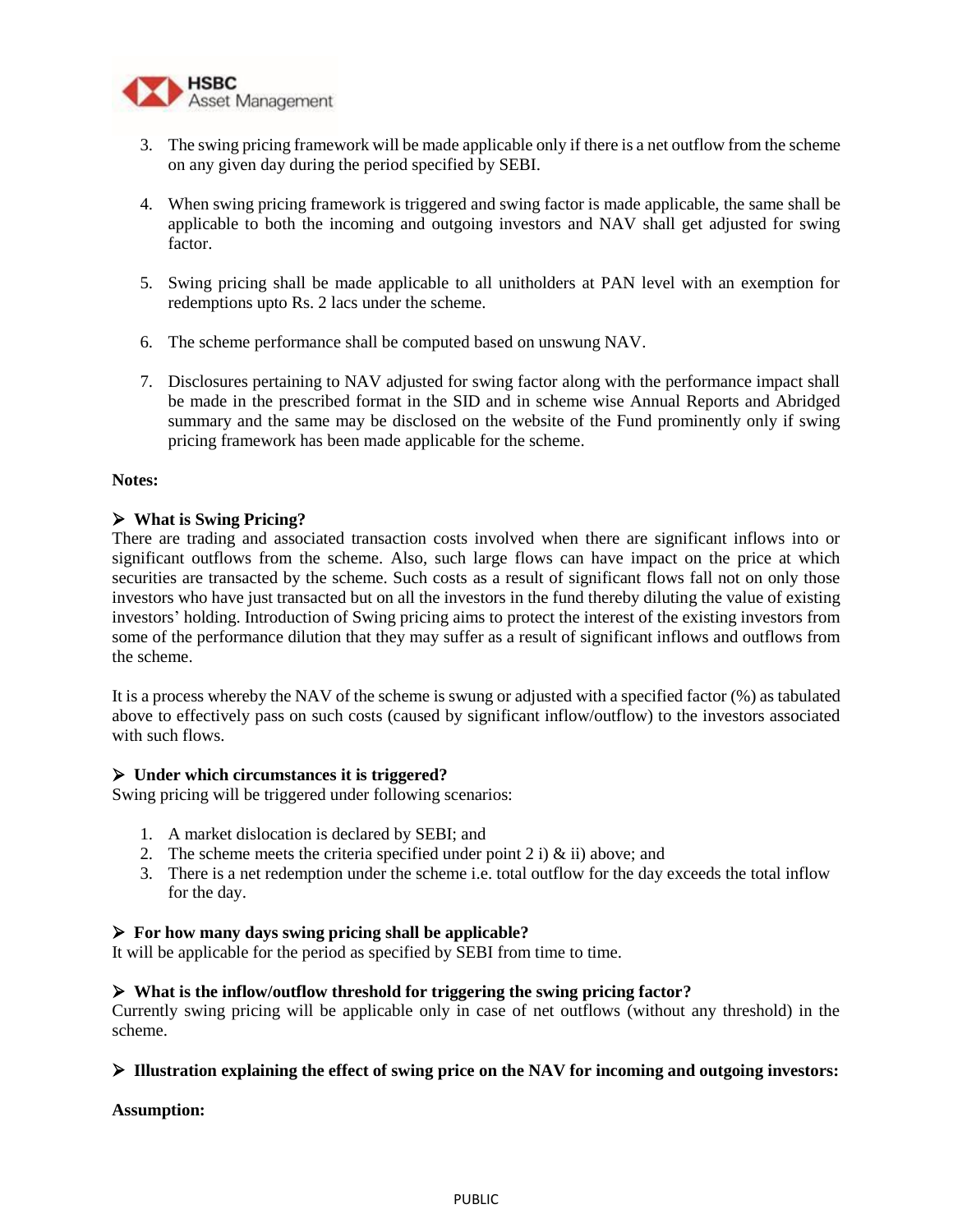

- Applicable mandatory swing pricing factor: 1% (i.e. scheme classified under cell A-III of the PRC matrix)
- Normal NAV of the scheme is: Rs. 100/- per unit
- No exit load applicable to the scheme

# **Computation of Swing NAV:**

For redemption transactions:  $100 - (100*1\%) = \text{Rs. } 99/-$  per unit For purchase transactions:  $100 + (100*1\%) = \text{Rs. } 101/$ - per unit

### **Impact of swing pricing on redemption transactions (outgoing investors):**

| No. of units | <b>Without Swing Pricing</b> |                   | <b>With Swing Pricing</b> |             | <b>Impact</b> |
|--------------|------------------------------|-------------------|---------------------------|-------------|---------------|
| Redeemed*    | <b>Applicable NAV</b>        | <b>Redemption</b> | <b>Applicable NAV</b>     | Value (Rs.) | $(Rs.)^*$     |
|              | (Rs. per unit)               | Value (Rs.)       | (Rs. per unit)            |             |               |
| 2001         | 100.00                       | 2,00, 100         | 99.00                     | 1,98,099    | $-2001$       |
| 2000         | 100.00                       | 2,00,000          | $NA*$                     | $NA*$       | $Ni1*$        |

\*Redemption upto Rs. 2 lac (at Pan level) shall be exempted from swing pricing factor and such redemptions shall be processed at normal NAV only. Redemption in excess of Rs. 2.00 lac shall get the lesser value on account of swing factor.

#### **Impact of swing pricing on purchase transactions (incoming investors) ^:**

| <b>Subscription</b> | <b>Without Swing Pricing</b> |                 | <b>With Swing Pricing</b> |              | <b>Impact</b> |
|---------------------|------------------------------|-----------------|---------------------------|--------------|---------------|
| Amount (Rs.)        | <b>Applicable NAV</b>        | No. of units to | <b>Applicable NAV</b>     | No. of units | $(Units)*$    |
|                     | (Rs. per unit)               | be allotted     | (Rs. per unit)            | to be        |               |
|                     |                              |                 |                           | allotted     |               |
| 100,000             | 100.00                       | 1000            | 101.00                    | 990.10       | $-9.90$       |
| 500,000             | 100.00                       | 5000            | 101.00                    | 4950.50      | $-49.50$      |

^in case of purchase transactions, swung NAV will be applicable to all incoming investors irrespective of their investment value.

\*Investors purchasing the units of the scheme during swing pricing period shall get lesser units as compared to the units without swing pricing factor.

This Notice-cum-Addendum forms an integral part of the Application Forms and SID/ KIM of the aforesaid schemes of the Fund. All other features of the product labeling except as mentioned above, of the respective schemes remain unchanged.

For any queries or clarifications in this regard, please contact our Customer Service Number - 1800 200 2434 / 1800 258 2434 or write to us at hsbcmf@camsonline.com. Investors calling from abroad may call on +91 44 39923900 to connect to our customer care center. You may also visit any of the Investor Service centers (ISC) of the Fund, details of which are available on our websit[e www.assetmanagement.hsbc.co.in.](http://www.assetmanagement.hsbc.co.in/)

# **For & on behalf of HSBC Asset Management (India) Private Limited (Investment Manager to HSBC Mutual Fund)**

**Sd/- Authorised Signatory Mumbai, December 28, 2021**